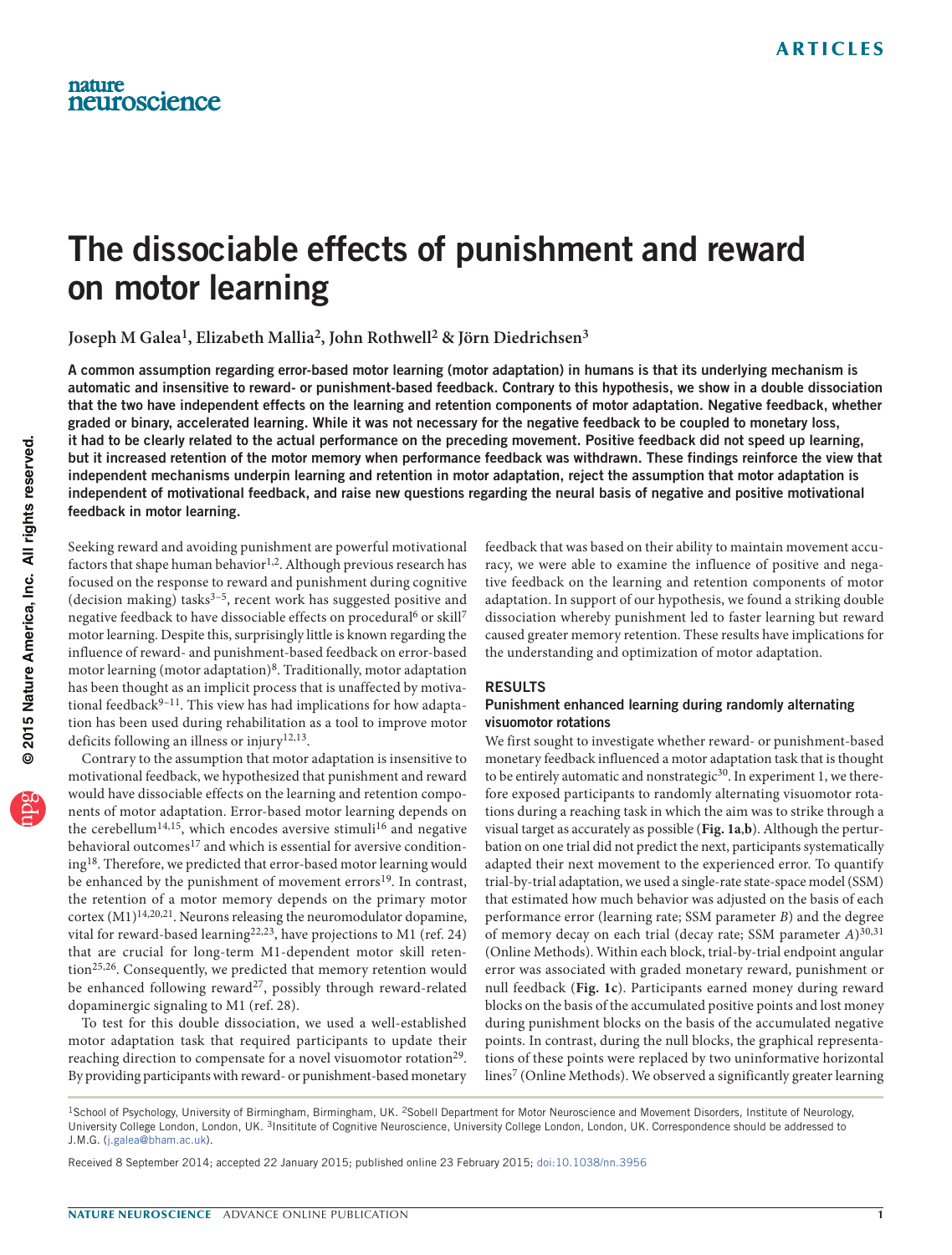## **ARTICLES**

<span id="page-1-0"></span>Figure 1 Experimental design. (a) Experimental apparatus. Participants **a b** made reaching movements toward visual targets presented on a screen. (b) Experimental task. Shooting reaching movements were performed with online (green) and endpoint (yellow) feedback. Reward and punishment feedback were represented by positive and negative points and based on endpoint error. (c) Experiment 1: one-target adaptation to randomly alternating visuomotor rotations; positive, 12° clockwise (CW); negative, 12° counter clockwise (CCW). Within each block (vertical black line: 100 trials), participants received reward (R), punishment (P) or null (N) motivational feedback. (d) Experiment 1 (*n* = 12). Punishment was associated with greater trial-by-trial learning relative to either reward or null (SSM parameter *B*). \* *P* < 0.05. Error bars, s.e.m. (e) Experiment 2: eight-target adaptation to a fixed 30° CCW (negative) visuomotor rotation. Participants experienced 13 blocks (horizontal lines: 96 trials) that were separated by short rest periods (<1 min). Shaded gray: participants received reward (R), punishment (P) or random positive (RP) feedback during adaptation (adapt). Blocks 2 and 6–8: online and end-point visual feedback were removed (no vision; purple). Readaptation (readapt) involved a 30° CCW visuomotor rotation, with reward or punishment no longer provided.

rate during punishment blocks (SSM parameter *B*:  $F_{2,22} = 4.30$ , *P* = 0.027) relative to reward ( $t_{11}$  = 2.27, *P* = 0.045) or null ( $t_{11}$  = 3.67, *P* = 0.004) blocks (**[Fig. 1d](#page-1-0)**). In contrast, reward blocks showed an equivalent learning rate to null blocks  $(t_{11} = 0.34, P = 0.74)$ . There were no significant differences in reaction time (RT)  $(F_{2,22} = 0.26,$ *P* = 0.77; punishment, 521 ± 105 ms; reward, 479 ± 91 ms; null, 485 ± 84 ms), movement time (MT)  $(F_{2,22} = 0.84, P = 0.44;$  punishment,  $223 \pm 12$  ms; reward,  $216 \pm 11$  ms; null,  $221 \pm 9$  ms), decay parameter (SSM parameter *A*:  $F_{2,22} = 0.21$ ,  $P = 0.81$ ; punishment,  $0.833 \pm 0.034$ ; reward, 0.793  $\pm$  0.072; null, 0.825  $\pm$  0.035) or goodness of fit ( $R^2$ ; **Supplementary Table 1**). A partial correlation (controlling for block type) indicated that reaction times were not correlated with the rate of learning  $(z = 0.19, P = 0.31$ ; two-tailed). This suggests that the increased learning rate was unlikely to be a result of participants using

Adapt No vision Washout Readapt



a Baseline 30

20 Reach direction (°)<br>20<br>10<br>10





a conscious strategy to avoid punishment $10,32$  $10,32$ . As the motivational feedback provided no extra directional information, it could not serve as an additional signal for error-based learning (Online Methods). Rather, it must have modulated learning by changing the participant's sensitivity to the perceived directional reaching error.

## Punishment caused faster learning to a fixed visuomotor rotation

These initial findings indicated that learning rate could be increased through punishment-based feedback. However, adaptation to random perturbations does not lead to an accumulation of memory. To test how punishment or reward influences memory retention, experiment 2 used a block design that allowed learning to accrue (**[Fig. 1e](#page-1-0)** and Online Methods)<sup>[14](#page-5-11)</sup>. During adaptation to a fixed visuomotor rotation, participants were provided with graded monetary reward (positive points based on endpoint error), graded monetary punishment (negative points based on endpoint error) or random positive feedback (random positive points that had no monetary value and were not associated with performance). For adaptation, we observed a significant difference for learning rate (SSM parameter  $B$ :  $F_{2,41} = 3.77$ , *P =* 0.032; **[Fig. 2a](#page-1-1)**,**b** and **Supplementary Fig. 1a**,**b**). Specifically, punishment was associated with faster learning than reward  $(P = 0.017)$ or random positive feedback (*P* = 0.030). The reward and random positive groups showed equivalent learning  $(P = 0.81)$ . There were no significant differences for the decay parameter (SSM parameter *A*: *F*2,41 = 0.08, *P* = 0.93; punishment, 0.957 ± 0.008; reward, 0.956 ± 0.007; random positive,  $0.951 \pm 0.013$ ). As similar differences in learning rate were observed when a generalization function was added to the

<span id="page-1-1"></span>Figure 2 Punishment led to faster learning, while reward caused greater retention during motor adaptation. (a) Experiment  $2 (n = 42)$ . Epoch (average across eight trials) angular reach direction data for the random positive (blue), reward (red) and punishment (black) groups. Dashed and solid vertical lines, short rest periods (<1 min). For each section (vertical solid lines), a separate SSM was estimated. (b) The punishment group showed faster learning than the random positive and reward groups during both adaptation and readaptation (SSM parameter *B*). (c) Model-free behavioral analysis revealed similar differences between groups. Specifically, punishment led to greater learning (increased reach angle) during adaptation and readaptation. (d) With no vision, reward was associated with enhanced retention (model-free analysis: increased reach angle) and (e) a larger decay rate (signifying increased retention) compared to punishment and random positive (SSM parameter *A*). \**P* < 0.05. \*\**P* < 0.06. Solid lines, mean; error bars or shaded areas, s.e.m.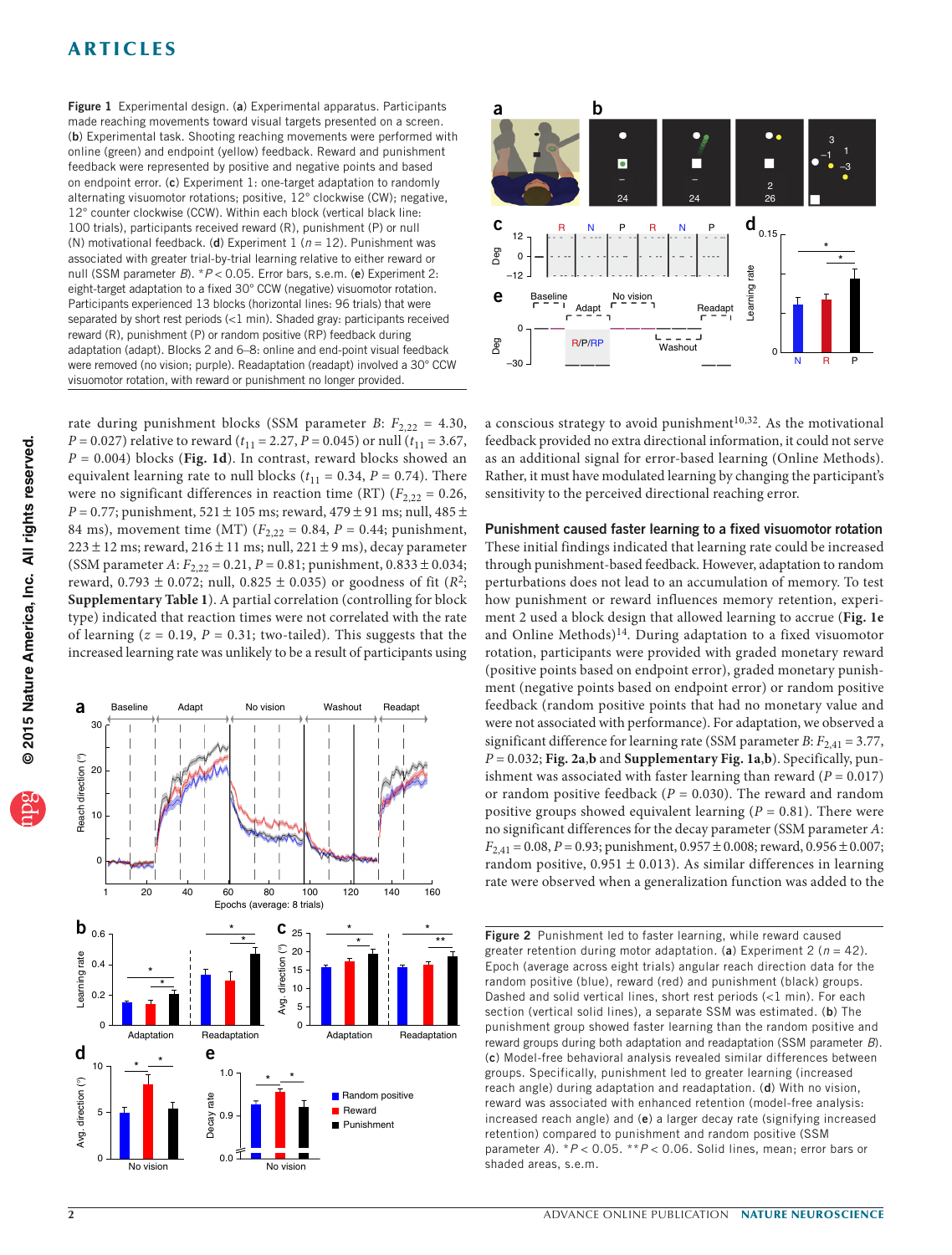<span id="page-2-0"></span>Table 1 Reaction time and movement time across groups for experiment 2

|                  | Punishment   | Reward       | Null         | ANOVA                          |  |  |
|------------------|--------------|--------------|--------------|--------------------------------|--|--|
| Adaptation       |              |              |              |                                |  |  |
| RT (ms)          | $561 + 60$   | $589 + 105$  | $487 \pm 46$ | $F_{2,41} = 0.49, P = 0.62$    |  |  |
| MT (ms)          | $266 \pm 17$ | $259 + 16$   | $294 + 22$   | $F_{2,41} = 1.06, P = 0.36$    |  |  |
| No vision        |              |              |              |                                |  |  |
| <b>RT</b>        | $555 + 61$   | $589 + 11$   | $487 + 46$   | $F_{2,41} = 0.47$ , $P = 0.63$ |  |  |
| MT               | $280 + 21$   | $269 + 16$   | $294 + 22$   | $F_{2,41} = 0.83, P = 0.46$    |  |  |
| Readaptation     |              |              |              |                                |  |  |
| <b>RT</b>        | $472 + 34$   | $532 + 120$  | $430 + 39$   | $F_{2,41} = 0.46, P = 0.63$    |  |  |
| MT               | $213 \pm 12$ | $202 \pm 13$ | $230 \pm 14$ | $F_{2,41} = 1.13, P = 0.33$    |  |  |
| Means $+$ s.e.m. |              |              |              |                                |  |  |

SSM (**Supplementary Fig. 2**), we believe that the effects of punishment on adaptation do not depend on specific assumptions about generalization. However, to ensure that differences between the groups did not depend on the choice of model, we performed a model-free analysis in which reach direction was averaged across the adaptation phase[14](#page-5-11), excluding the first eight trials (Online Methods). As participants attempted to adapt to a 30° visuomotor rotation, an increased reach angle represented greater learning<sup>[14](#page-5-11)</sup>. The analysis confirmed our results. Specifically, punishment led to greater learning during adaptation ( $F_{2,41} = 5.73$ ,  $P = 0.007$ ) relative to either reward ( $P = 0.045$ ) or random positive feedback (*P* = 0.002; **[Fig. 2c](#page-1-1)**). There were no significant differences between groups for either RT or MT during the main experimental blocks (**[Table 1](#page-2-0)**). RTs during adaptation were uncorrelated with the rate of learning  $(z = 0.07, P = 0.61$ ; two-tailed), again suggesting that the increased learning speed of the punishment group was not caused by a more cautious, strategic approach. In addition, the average number of points received or lost on each trial during adaptation was comparable for reward  $(2.00 \pm 0.12)$  and punishment (−2.05 ± 0.09) (*t*26 = 0.33, *P* = 0.74; two-tailed; absolute value used for statistical comparison). Finally, the SPSRQ questionnaire<sup>[33](#page-5-31)</sup> was used to score each participant's sensitivity to reward and punishment. Across participants, there was no overall bias toward either reward or punishment (punishment sensitive, 20; reward sensitive, 19; neutral, 3). In addition, no significant correlations were observed between this score and the participant's SSM learning or decay rate (*z* < 0.17,  $P > 0.27$ ; two-tailed).



#### Reward caused greater memory retention

Next, we characterized memory retention by measuring the gradual drift back to baseline performance when visual feedback of performance was removed (no vision; **[Fig. 1e](#page-1-0)** and Online Methods)[14](#page-5-11). For the no-vision blocks, the SSM provided a poor fit to the data (**Supplementary Table 1**) because the reach direction did not relax back to baseline, especially in the reward group (**[Fig. 2a](#page-1-1)**). We therefore quantified retention by averaging reach direction across the second half of the no-vision trials (model-free analysis). Retention was greater for the reward group (greater reach angle;  $F_{2,41} = 5.02$ ,  $P = 0.012$ ) relative to either the punishment ( $P = 0.021$ ) or random positive  $(P = 0.005)$  groups (**[Fig. 2d](#page-1-1)**). In contrast, there was no significant difference between groups ( $F_{2,41}$  = 2.94,  $P$  = 0.065) for the first set of eight trials within the no-vision block (**[Fig. 2a](#page-1-1)**). For completeness, we applied the SSM to the no-vision blocks with the learning rate fixed to 0. The reward group's decay parameter was significantly larger (SSM parameter *A*:  $F_{2,41} = 3.77$ ,  $P = 0.032$ ) than either the punishment ( $P = 0.015$ ) or random positive ( $P = 0.037$ ) group (indicating increased retention; **[Fig. 2e](#page-1-1)**). These results confirm our prediction that reward would improve motor memory retention.

#### Punishment was associated with faster readaptation

When participants readapt after complete washout to a recently experienced visuomotor rotation, they usually exhibit faster learning rates, a phenomenon called savings<sup>29</sup>. We used the dissociation between reward and punishment to determine whether faster relearning is associated with faster initial learning, as induced by negative feedback, or by greater retention, as induced by positive feedback. During washout the error returned quickly to baseline levels (**[Fig. 2a](#page-1-1)**). In the last eight trials of washout, the error was statistically indistinguishable from the last eight trials of baseline, and there was no significant effect of group ( $F_{2,39} = 0.75$ ,  $P = 0.48$ ), phase ( $F_{1,39} = 1.64$ ,  $P = 0.21$ ) or interaction ( $F_{2,39}$  = 0.46,  $P$  = 0.63). Additional positive or negative feedback was not provided during readaptation. Despite this, the SSM estimates showed that the punishment group adapted significantly faster (SSM parameter *B*:  $F_{2,41} = 4.05$ ,  $P = 0.025$ ) than the reward  $(P = 0.010)$  or random positive  $(P = 0.042)$  group (**[Fig. 2b](#page-1-1)**). In the presence of a directional error signal, the decay parameter was similar across groups (SSM parameter  $A$ :  $F_{2,41} = 1.25$ ,  $P = 0.30$ ; punishment,  $0.794 \pm 0.042$ ; reward,  $0.881 \pm 0.023$ ; random positive.  $0.848 \pm 0.049$ ). We then compared the learning rate parameter for the adaptation and readaptation blocks. Although there was a significant block  $(F<sub>1,39</sub> = 55.91, P = 0.0005)$  and group  $(F<sub>2,39</sub> = 5.89, P = 0.006)$  effect, the interaction was not significant  $(F_{2,39} = 1.45, P = 0.25)$ . Thus the increased learning rate observed after punishment was maintained during savings (**[Fig. 2b](#page-1-1)**). We confirmed these results using a modelfree analysis in which we averaged hand direction for the readaptation

<span id="page-2-1"></span>Figure 3 Replication of the double dissociation between reward and punishment using a one-target design. (a) Experiment 2 using a one-target design (*n* = 22). Trial-by-trial angular reach direction data for reward (red) and punishment (black). Dashed and solid vertical lines, short rest periods (<1 min). For each section (vertical solid lines), a separate SSM was estimated. (b) The punishment group showed faster learning than the reward group during adaptation but not readaptation (SSM parameter *B*). During no vision, reward was associated with a larger decay rate (signifying increased retention) than punishment (SSM parameter *A*). (c) Model-free behavioral analysis revealed similar differences between groups. Specifically, punishment led to greater learning (increased reach angle) during adaptation, whereas reward caused enhanced retention during no vision. \**P* < 0.05. Solid lines, mean; error bars or shaded areas, s.e.m.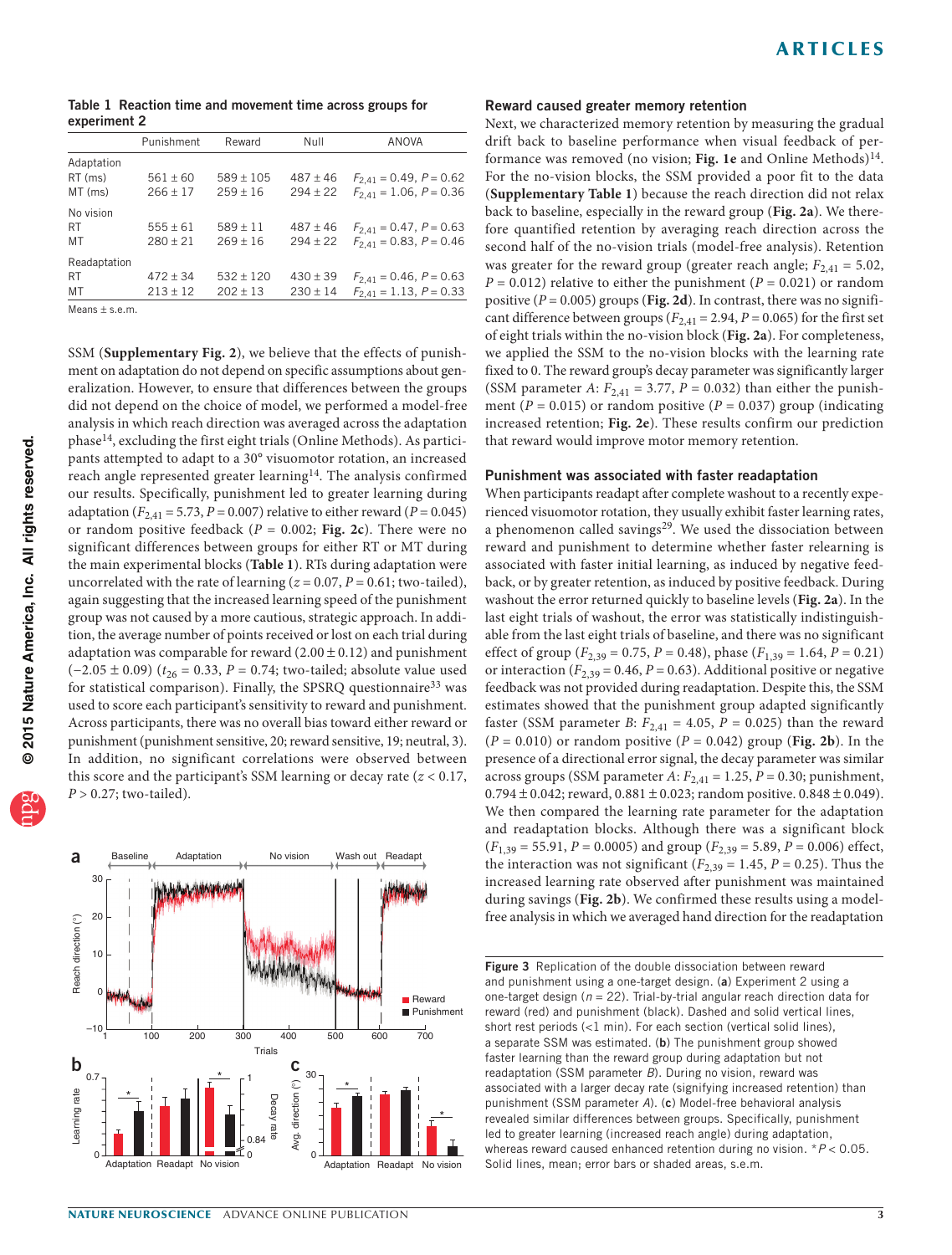|                    | Punishment | Reward     | t-test (two-tailed)          |  |  |
|--------------------|------------|------------|------------------------------|--|--|
| Adaptation         |            |            |                              |  |  |
| RT (ms)            | $356 + 42$ | $376 + 47$ | $t_{20} = 0.30, P = 0.77$    |  |  |
| $MT$ (ms)          | $280 + 28$ | $286 + 46$ | $t_{20} = 0.10$ , $P = 0.92$ |  |  |
| No vision          |            |            |                              |  |  |
| <b>RT</b>          | $357 + 20$ | $360 + 27$ | $t_{20} = 0.10$ , $P = 0.93$ |  |  |
| MT                 | $269 + 22$ | $282 + 41$ | $t_{20} = 0.26$ , $P = 0.80$ |  |  |
| Readaptation       |            |            |                              |  |  |
| <b>RT</b>          | $312 + 31$ | $348 + 30$ | $t_{20} = 0.83$ , $P = 0.42$ |  |  |
| MT                 | $267 + 31$ | $236 + 28$ | $t_{20} = 0.73$ , $P = 0.48$ |  |  |
| $M$ eans $+$ s e m |            |            |                              |  |  |

<span id="page-3-0"></span>

| Table 2 Reaction time and movement time across groups for |  |  |  |  |
|-----------------------------------------------------------|--|--|--|--|
| one-target control experiment                             |  |  |  |  |

Means  $\pm$  s.e.m.

phase, except the first eight trials. Punishment was associated with significantly greater learning  $(F_{2,41} = 3.42, P = 0.043)$  relative to random positive  $(P = 0.019)$ , with the comparison with reward nearing significance (*P* = 0.052; **[Fig. 2c](#page-1-1)**).

Replication of the double dissociation using a one-target design In experiment 2, we used eight targets to make the use of strategic components of adaptation less likely. However, we wanted to ensure that our results generalized to a single-target task as was used in experiment 1. Therefore, we decided to replicate experiment 2 using a one-target design, also making the study more comparable to existing literature on motor memory retention<sup>[27,](#page-5-24)[34](#page-5-32)</sup> (Online Methods). Once again, punishment led to a faster learning rate during adaptation (SSM parameter *B*: independent *t*-test:  $t_{20} = 2.16$ ,  $P = 0.044$ ; two-tailed; **[Fig. 3a](#page-2-1)**,**b**). However, we observed no significant difference during readaptation ( $t_{20}$  = 0.59, *P* = 0.57). Because adaptation rates were much higher than in the eight-target version, the lack of difference may have resulted from a ceiling effect in the learning rate of the punishment group. The decay parameter was similar for reward and punishment during both adaptation (SSM parameter  $A$ :  $t_{20} = 0.31$ ,  $P = 0.76$ ; reward,  $0.969 \pm 0.008$ ; punishment,  $0.966 \pm 0.006$ ) and readaptation ( $t_{20}$  = 0.33, *P* = 0.74; reward, 0.937  $\pm$  0.014; punishment, 0.944  $±$  0.014). These results were confirmed using a model-free analysis: the average reach angle was larger in the punishment than the reward group ( $t_{20}$  = 2.22,  $P$  = 0.038; two-tailed), without a significant difference during readaptation ( $t_{20}$  = 0.90,  $P$  = 0.38; [Fig. 3c](#page-2-1)). We also replicated the increased retention observed in the no-vision blocks (**[Fig. 3a](#page-2-1)**): for the reward group, the behavior did not decay back to baseline. The model-free analysis showed that the average reach angle during the second half in the no-vision group was larger for the reward than for the punishment group ( $t_{20} = 2.35$ ,  $P = 0.029$ ; **[Fig. 3c](#page-2-1)**). Although the SSM failed to capture the changed asymptotic behavior, the decay parameter was significantly larger (indicating increased retention)

<span id="page-3-1"></span>Figure 4 Direct negative feedback related to poor performance is the critical factor that increases learning rate. (a) Experiment 2: control conditions (*n* = 24). Epoch (average across eight trials) angular reach direction data for the control conditions: random negative, the original random positive group, punishment performance only and binary punishment. Dashed vertical lines indicate short rest periods (<1 min). (b) Punish performance only and binary punishment were associated with a higher rate of learning than random positive (SSM parameter *B*). There was no significant difference between random negative and random positive (*P* = 0.64). (c) Model-free behavioral analysis revealed similar differences between groups. Specifically, punishment performance only and binary punishment led to greater learning (increased reach angle) during adaptation. Solid lines, mean; error bars or shaded areas, s.e.m. \**P* < 0.05.

than in the punishment group (SSM parameter  $A$ :  $t_{20} = 2.58$ ,  $P = 0.018$ ; **[Fig. 3b](#page-2-1)**). Finally, there were no significant differences between groups for either RT or MT during the main experimental blocks (**[Table 2](#page-3-0)**). These results replicate the double dissociation whereby punishment led to faster learning and reward caused greater retention.

## The effect of punishment is consistent across binary and graded feedback

There are several possibilities that could explain how punishmentbased monetary feedback led to faster learning during adaptation. To understand this result in more detail, we performed experiments with three more control groups using the eight-target design.

First, it is possible that the graded feedback provided during punishment acted as an additional error signal that enhanced the rate of learning. Although this cannot explain the difference between punishment and reward, we decided to run a control group who were exposed to binary punishment-based feedback during adaptation (binary punishment; Online Methods). This group showed a significantly faster learning rate when compared to the random positive group (SSM parameter *B*: independent *t*-test:  $t_{20} = 2.63$ ,  $P = 0.016$ ; two-tailed; **[Fig. 4a](#page-3-1)**,**b**), with model-free analysis revealing a similar difference between groups ( $t_{20}$  = 3.22, *P* = 0.004; **[Fig. 4c](#page-3-1)**). The decay parameter was comparable across groups (SSM parameter A:  $t_{20} = 0.53$ ,  $P = 0.61$ ; binary punishment:  $0.9600 \pm 0.008$ ;). Therefore, the beneficial influence of negative feedback is consistent across binary and graded feedback.

#### Negative feedback need not be coupled with monetary loss

We then asked whether the effect of punishment was a result of participants being sensitive to the loss of money or to negative performance feedback *per se*. A control group were exposed to punishment feedback while being explicitly informed that this had no bearing on the payment, which was fixed (punish performance only; Online Methods). Once again, this group showed significantly faster learning during adaptation relative to the random positive group (SSM parameter *B*: independent *t*-test:  $t_{20} = 2.67$ ,  $P = 0.014$ ; two-tailed; **[Fig. 4a](#page-3-1),b**), with model-free analysis revealing a similar difference  $(t_{20} = 2.64, P = 0.016;$ **[Fig. 4c](#page-3-1)**). The decay parameter was similar across groups (SSM parameter *A*:  $t_{20} = 0.11$ , *P* = 0.92; punish performance only, 0.953 ± 0.011). This suggests that for young, healthy participants, negative feedback

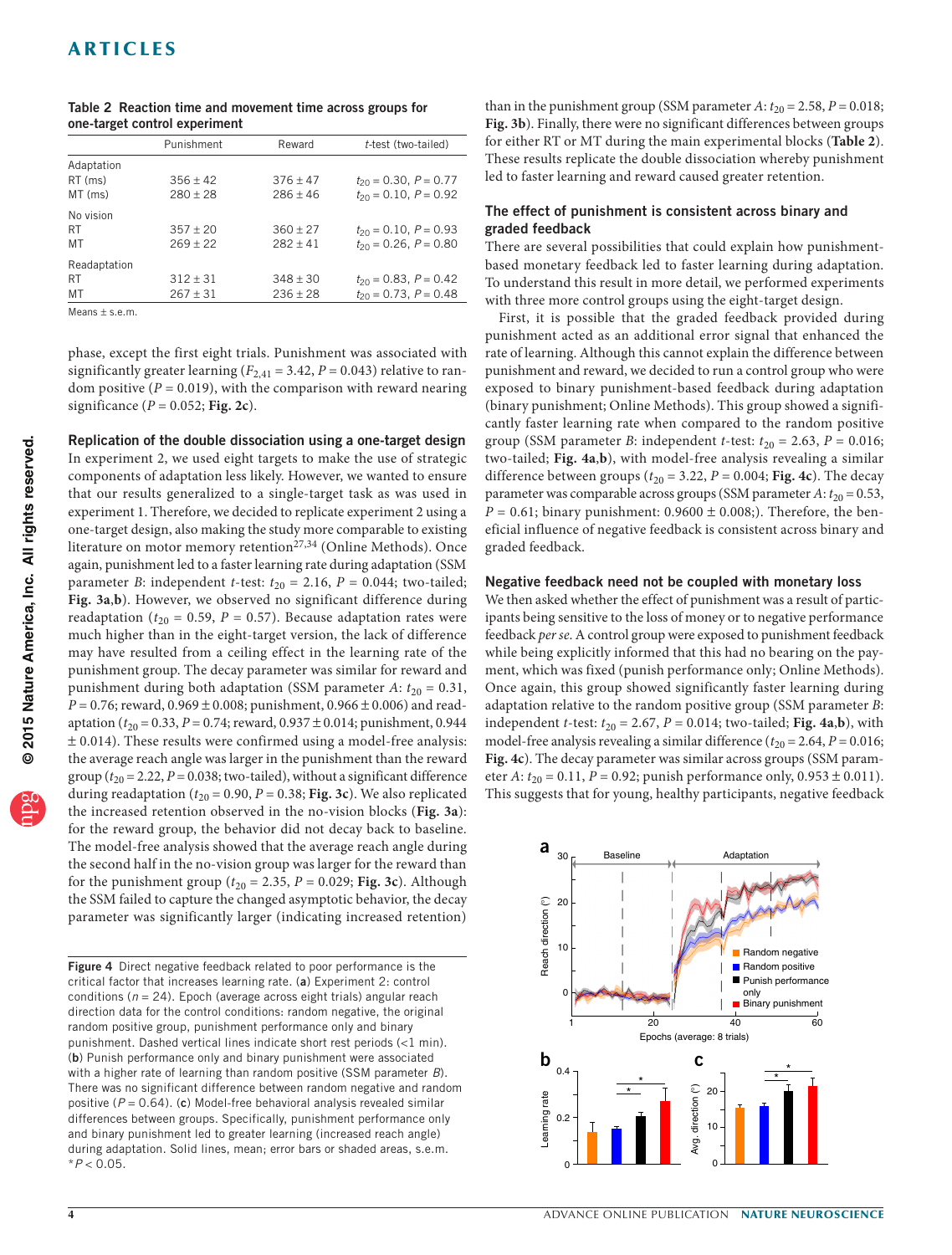associated with their performance is sufficient to induce a substantial increase in the rate of error-based learning.

## Negative feedback does have to be directly related to actual performance

A final possibility is that act of losing points could enhance learning, even if they are not related to the actual performance. Therefore, a final control group was exposed to random but negative points during adaptation (random negative; Online Methods). If the sign (positive or negative) of the points was important, then the random negative group should show significantly faster learning than the random positive group. Crucially, there was no significant difference between the random negative and random positive groups for learning rate (SSM parameter *B*: independent *t*-test:  $t_{20} = 0.47$ ,  $P = 0.64$ ; two-tailed; **[Fig.](#page-3-1) 4a,b**) or when using model-free analysis ( $t_{20} = 0.60$ ,  $P = 0.56$ ; **[Fig. 4c](#page-3-1)**). The decay parameter was also similar across groups (SSM parameter *A*:  $t_{20}$  = 0.90, *P* = 0.38; random negative, 0.913 ± 0.05). This demonstrates that negative points unassociated with performance or monetary incentive failed to enhance the rate of learning.

Finally, we compared the three punishment groups' (punishment, punish performance only, binary punishment) learning rates. We found no significant differences (learning rate parameter *B*:  $F_{1,29} = 1.04$ ,  $P = 0.37$ , suggesting that direct negative feedback related to poor performance was the critical factor that increased the rate of motor learning.

## **DISCUSSION**

## Punishment led to faster learning

Punishment-based feedback (binary or graded) directly related to performance was associated with faster error-based motor learning. There are several possibilities for how punishment could accelerate motor adaptation. First, negative feedback signals may have increased cerebellar sensitivity to sensory prediction errors (SPE)—that is, the directional mismatch between the expected and the perceived location of the cursor<sup>[11,](#page-5-8)35</sup>. Alternatively, a punishment prediction error (PPE), which signals the unexpected loss of points or money<sup>[1,](#page-5-0)[19](#page-5-16)</sup>, could have led to greater behavioral exploration<sup>[36,](#page-5-34)[37](#page-5-35)</sup> and thereby increased the speed with which the correct solution was found<sup>[38,](#page-5-36)39</sup>. Experiment 1 allowed us to distinguish between these two mechanisms: unlike the SPE, the PPE is by definition unsigned and does not provide any infor-mation regarding the direction of error<sup>[8](#page-5-6)</sup>. Increased variability in the output therefore cannot lead to increases in the learning rate during random visual perturbations. Hence, the differences in experiment 1 must have arisen from participants becoming more sensitive to the directional information provided by a SPE. This conclusion is supported by the control experiments of experiment 2, in which binary punishment led to a similar, if not greater, effect on the rate of learning. Finally, we did not observe any sign of increased output variability (that is, decreased goodness of fit) or increased reaction time for any of the punishment groups. As cerebellar function is sensitive to negative behavioral outcomes<sup>[17](#page-5-14)</sup> and aversive stimuli<sup>16</sup>, we believe that the punishment-induced improvements in error-based learning were a direct outcome of the cerebellum being more sensitive to an SPE associated with negative stimuli. In other words, a negative motivational signal may directly enhance cerebellum-dependent SPE learning<sup>19</sup>, possibly through increased levels of serotonin in the cerebellum<sup>40</sup>.

## Loss aversion

Loss aversion describes the behavioral avoidance of choices that can lead to losses, even when accompanied by equal or larger gains $41,42$  $41,42$ . Across many studies, losses typically loom about 1.5–2 times as large

as gains, with loss aversion being well documented in the laboratory<sup>[42](#page-5-40)</sup> and in many field settings<sup>[43,](#page-5-41)[44](#page-5-42)</sup>. Therefore, loss aversion may have contributed to the punishment results. However, a merely quantitative difference between reward and punishment conditions cannot explain the dissociable influence on learning and retention components of motor adaptation—which clearly shows that the two modes of feedback act on different systems. We decided to fix the amount of reward and punishment for this study rather that attempting to provide participants with calibrated amounts of financial rewards. Indeed, the result of our punish-performance-only control group indicates that such a calibration would not have been straightforward, as the points themselves appear to carry motivational value. It would be informative, however, to further examine the relationship between learning and the magnitude of reward and punishment provided<sup>45</sup>.

#### Reward caused greater memory retention

Reward-based feedback during adaptation led subsequently to greater retention when the directional feedback was fully withdrawn (no vision). Previous work has shown that positive reinforcement can influence both online (retention across trials) and offline (retention across time) motor retention<sup>[7,](#page-5-5)[27,](#page-5-24)46</sup>. Although there was an observable difference between groups at the beginning of the no-vision block, this did not reach statistical significance. Nonetheless, it is possible that reward had a beneficial effect on both the retention of the memory trace during the preceding rest period (offline)<sup>[7](#page-5-5)</sup> and on the rate of memory decay across errorless performance (online) $27$ . We believe the positive influence of reward on retention was most likely a consequence of a stronger memory trace for the new visuomotor transformation in the cerebral cortex. There is now substantial evidence that M1 is essential for the retention of motor adaptation<sup>[20,](#page-5-17)[47](#page-5-45)</sup>. Neurons releasing the neuromodulator dopamine, vital for reward-based learning<sup>[22,](#page-5-19)23</sup>, are known to have projections to M1 (ref. [24\)](#page-5-21) that are crucial for long-term M1-dependent motor skill retention<sup>[25,](#page-5-22)26</sup>. Therefore, the improvement in motor memory retention could be a result of reward-related signals to M1 during adaptation<sup>28</sup>.

#### Previous work on reward and punishment in motor learning

Two previous studies have investigated the influence of reward and punishment on motor learning. Wächter *et al.* found that during implicit sequence learning, punishment led to significantly better online motor performance, whereas reward was associated with greater learning and retention<sup>[6](#page-5-4)</sup>. Abe *et al.* studied motor skill learning and found that while reward enhanced memory retention, punishment was not associated with any significant changes in behavior<sup>7</sup>. Therefore, it seems reward enhances memory retention across multiple motor learning models. In contrast, the influence of punishment appears more specific to error-based learning.

#### **Conclusions**

These findings reinforce the view that multiple independent mechanisms underpin motor learning[27,](#page-5-24)[34,](#page-5-32)[48.](#page-5-46) Here we show that the learning and retention components of motor adaptation are differentially affected by reward and punishment. Previous work has concentrated on the potential translational impact of reward-based feedback<sup>[27,](#page-5-24)[48](#page-5-46)</sup>. For instance, the use of reward has been suggested to have significant implications for stroke rehabilitation, where motor learning interventions struggle to produce long-term changes in behavior<sup>49</sup>. However, the present results indicate that focal and well-measured negative feedback may have utility during rehabilitation where an acceleration of learning is desired. Once the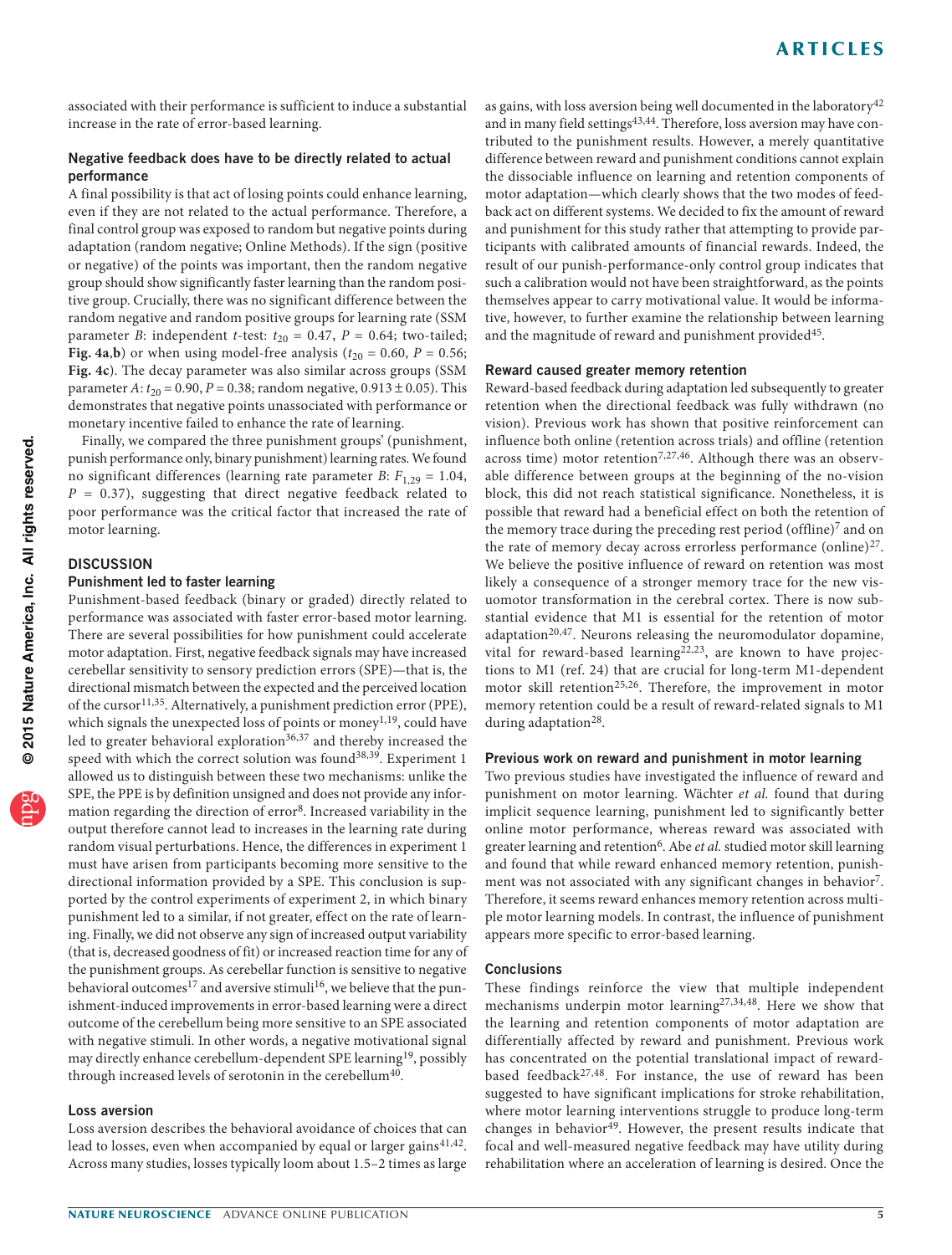desired behavior has been reached, reward signals could be introduced to facilitate the retention of the newly acquired behavior.

## **METHODS**

Methods and any associated references are available in the [online](http://www.nature.com/doifinder/10.1038/nn.3956) [version of the paper](http://www.nature.com/doifinder/10.1038/nn.3956).

*Note: Any Supplementary Information and Source Data files are available in the [online version of the paper.](http://www.nature.com/doifinder/10.1038/nn.3956)*

#### **Acknowledgments**

This work was supported by a Birmingham Fellow research fellowship (J.M.G.). We thank P. Celnik for comments on a previous version of the manuscript.

#### **AUTHOR CONTRIBUTIONS**

J.M.G. designed experiment 1. J.M.G. and J.D. designed experiment 2. J.M.G. and E.M. performed research. J.M.G., E.M. and J.D. analyzed data. J.M.G., E.M., J.R. and J.D. wrote the paper.

#### **COMPETING FINANCIAL INTERESTS**

The authors declare no competing financial interests.

Reprints and permissions information is available online at [http://www.nature.com/](http://www.nature.com/reprints/index.html) [reprints/index.html](http://www.nature.com/reprints/index.html).

- <span id="page-5-0"></span>1. Daw, N.D., Kakade, S. & Dayan, P. Opponent interactions between serotonin and dopamine. *Neural Netw.* 15, 603–616 (2002).
- <span id="page-5-1"></span>2. Frank, M.J. Dynamic dopamine modulation in the basal ganglia: a neurocomputational account of cognitive deficits in medicated and nonmedicated Parkinsonism. *J. Cogn. Neurosci.* 17, 51–72 (2005).
- <span id="page-5-2"></span>3. den Ouden, H.E. *et al.* Dissociable effects of dopamine and serotonin on reversal learning. *Neuron* 80, 1090–1100 (2013).
- 4. Robinson, O.J., Frank, M.J., Sahakian, B.J. & Cools, R. Dissociable responses to punishment in distinct striatal regions during reversal learning. *Neuroimage* 51, 1459–1467 (2010).
- <span id="page-5-3"></span>5. Frank, M.J., Seeberger, L.C. & O'Reilly, R.C. By carrot or by stick: cognitive reinforcement learning in parkinsonism. *Science* 306, 1940–1943 (2004).
- <span id="page-5-4"></span>Wächter, T., Lungu, O.V., Liu, T., Willingham, D.T. & Ashe, J. Differential effect of reward and punishment on procedural learning. *J. Neurosci.* 29, 436–443 (2009).
- <span id="page-5-5"></span>7. Abe, M. *et al.* Reward improves long-term retention of a motor memory through induction of offline memory gains. *Curr. Biol.* 21, 557–562 (2011).
- <span id="page-5-6"></span>Wolpert, D.M., Diedrichsen, J. & Flanagan, J.R. Principles of sensorimotor learning. *Nat. Rev. Neurosci.* 12, 739–751 (2011).
- <span id="page-5-7"></span>Doya, K. Complementary roles of basal ganglia and cerebellum in learning and motor control. *Curr. Opin. Neurobiol.* 10, 732–739 (2000).
- <span id="page-5-29"></span>10. Mazzoni, P. & Krakauer, J.W. An implicit plan overrides an explicit strategy during visuomotor adaptation. *J. Neurosci.* 26, 3642–3645 (2006).
- <span id="page-5-8"></span>11. Shadmehr, R. & Krakauer, J.W. A computational neuroanatomy for motor control. *Exp. Brain Res.* 185, 359–381 (2008).
- <span id="page-5-9"></span>12. Huang, V.S. & Krakauer, J.W. Robotic neurorehabilitation: a computational motor learning perspective. *J. Neuroeng. Rehabil.* 6, 5 (2009).
- <span id="page-5-10"></span>13. Krakauer, J.W. Motor learning: its relevance to stroke recovery and neurorehabilitation. *Curr. Opin. Neurol.* 19, 84–90 (2006).
- <span id="page-5-11"></span>14. Galea, J.M., Vazquez, A., Pasricha, N., Orban de Xivry, J.J. & Celnik, P. Dissociating the roles of the cerebellum and motor cortex during adaptive learning: the motor cortex retains what the cerebellum learns. *Cereb. Cortex* 21, 1761–1770 (2011).
- <span id="page-5-12"></span>15. Rabe, K. *et al.* Adaptation to visuomotor rotation and force field perturbation is correlated to different brain areas in patients with cerebellar degeneration. *J. Neurophysiol.* 101, 1961–1971 (2009).
- <span id="page-5-13"></span>16. Moulton, E.A. *et al.* Aversion-related circuitry in the cerebellum: responses to noxious heat and unpleasant images. *J. Neurosci.* 31, 3795–3804 (2011).
- <span id="page-5-14"></span>17. Ernst, M. *et al.* Decision-making in a risk-taking task: a PET study. *Neuropsychopharmacology* 26, 682–691 (2002).
- <span id="page-5-15"></span>18. McCormick, D.A. & Thompson, R.F. Cerebellum: essential involvement in the classically conditioned eyelid response. *Science* 223, 296–299 (1984).
- <span id="page-5-16"></span>19. Hester, R., Murphy, K., Brown, F.L. & Skilleter, A.J. Punishing an error improves learning: the influence of punishment magnitude on error-related neural activity and subsequent learning. *J. Neurosci.* 30, 15600–15607 (2010).
- <span id="page-5-17"></span>20. Hadipour-Niktarash, A., Lee, C.K., Desmond, J.E. & Shadmehr, R. Impairment of retention but not acquisition of a visuomotor skill through time-dependent disruption of primary motor cortex. *J. Neurosci.* 27, 13413–13419 (2007).
- <span id="page-5-18"></span>21. Richardson, A.G. *et al.* Disruption of primary motor cortex before learning impairs memory of movement dynamics. *J. Neurosci.* 26, 12466–12470 (2006).
- <span id="page-5-19"></span>22. Beierholm, U. *et al.* Dopamine modulates reward-related vigor. *Neuropsychopharmacology* 38, 1495–1503 (2013).
- <span id="page-5-20"></span>23. Niv, Y., Daw, N.D., Joel, D. & Dayan, P. Tonic dopamine: opportunity costs and the control of response vigor. *Psychopharmacology (Berl.)* 191, 507–520 (2007).
- <span id="page-5-21"></span>24. Awenowicz, P.W. & Porter, L.L. Local application of dopamine inhibits pyramidal tract neuron activity in the rodent motor cortex. *J. Neurophysiol.* 88, 3439–3451 (2002).
- <span id="page-5-22"></span>25. Hosp, J.A., Pekanovic, A., Rioult-Pedotti, M.S. & Luft, A.R. Dopaminergic projections from midbrain to primary motor cortex mediate motor skill learning. *J. Neurosci.* 31, 2481–2487 (2011).
- <span id="page-5-23"></span>26. Hosp, J.A. & Luft, A.R. Dopaminergic meso-cortical projections to M1: role in motor learning and motor cortex plasticity. *Front. Neurol.* 4, 145 (2013).
- <span id="page-5-24"></span>27. Shmuelof, L. *et al.* Overcoming motor "forgetting" through reinforcement of learned actions. *J. Neurosci.* 32, 14617–14621 (2012).
- <span id="page-5-25"></span>28. Thabit, M.N. *et al.* Momentary reward induce changes in excitability of primary motor cortex. *Clin. Neurophysiol.* 122, 1764–1770 (2011).
- <span id="page-5-26"></span>29. Krakauer, J.W. Motor learning and consolidation: the case of visuomotor rotation. *Adv. Exp. Med. Biol.* 629, 405–421 (2009).
- <span id="page-5-27"></span>30. Donchin, O., Francis, J.T. & Shadmehr, R. Quantifying generalization from trial-bytrial behavior of adaptive systems that learn with basis functions: theory and experiments in human motor control. *J. Neurosci.* 23, 9032–9045 (2003).
- <span id="page-5-28"></span>31. Thoroughman, K.A. & Shadmehr, R. Learning of action through adaptive combination of motor primitives. *Nature* 407, 742–747 (2000).
- <span id="page-5-30"></span>32. Taylor, J.A. & Ivry, R.B. The role of strategies in motor learning. *Ann. NY Acad. Sci.* 1251, 1–12 (2012).
- <span id="page-5-31"></span>33. Torrubia, R., Avila, C., Molto, J. & Caseras, X. The Sensitivity to Punishment and Sensitivity Reward Questionnaire (SPSRQ) as a measure of Gray's anxiety and impulsivity dimensions. *Pers. Indiv. Differ.* 31, 837–862 (2001).
- <span id="page-5-32"></span>34. Smith, M.A., Ghazizadeh, A. & Shadmehr, R. Interacting adaptive processes with different timescales underlie short-term motor learning. *PLoS Biol.* 4, e179 (2006).
- <span id="page-5-33"></span>35. Tseng, Y.W., Diedrichsen, J., Krakauer, J.W., Shadmehr, R. & Bastian, A.J. Sensory prediction errors drive cerebellum-dependent adaptation of reaching. *J. Neurophysiol.* 98, 54–62 (2007).
- <span id="page-5-34"></span>36. Galea, J.M., Ruge, D., Buijink, A., Bestmann, S. & Rothwell, J.C. Punishmentinduced behavioral and neurophysiological variability reveals dopamine-dependent selection of kinematic movement parameters. *J. Neurosci.* 33, 3981–3988 (2013).
- <span id="page-5-35"></span>37. Dayan, P. & Daw, N.D. Decision theory, reinforcement learning, and the brain. *Cogn. Affect. Behav. Neurosci.* 8, 429–453 (2008).
- <span id="page-5-36"></span>38. Izawa, J. & Shadmehr, R. Learning from sensory and reward prediction errors during motor adaptation. *PLoS Comput. Biol.* 7, e1002012 (2011).
- <span id="page-5-37"></span>39. Wu, H.G., Miyamoto, Y.R., Castro, L.N., Olveczky, B.P. & Smith, M.A. Temporal structure of motor variability is dynamically regulated and predicts motor learning ability. *Nat. Neurosci.* 17, 312–321 (2014).
- <span id="page-5-38"></span>40. Nichols, R.A. Serotonin, presynaptic 5-HT(3) receptors and synaptic plasticity in the developing cerebellum. *J. Physiol. (Lond.)* 589, 5019–5020 (2011).
- <span id="page-5-39"></span>41. Kahneman, D. & Tversky, A. Prospect theory – analysis of decision under risk. *Econometrica* 47, 263–291 (1979).
- <span id="page-5-40"></span>42. De Martino, B., Camerer, C.F. & Adolphs, R. Amygdala damage eliminates monetary loss aversion. *Proc. Natl. Acad. Sci. USA* 107, 3788–3792 (2010).
- <span id="page-5-41"></span>43. Kahneman, D. & Tversky, A. Choices, values, and frames. *Am. Psychol.* 39, 341–350 (1984).
- <span id="page-5-42"></span>44. Mercer, J. Prospect theory and political science. *Annu. Rev. Polit. Sci.* 8, 1–21 (2005).
- <span id="page-5-43"></span>45. Dayan, E., Averbeck, B.B., Richmond, B.J. & Cohen, L.G. Stochastic reinforcement benefits skill acquisition. *Learn. Mem.* 21, 140–142 (2014).
- <span id="page-5-44"></span>46. Haith, A.M. & Krakauer, J.W. Model-based and model-free mechanisms of human motor learning. *Adv. Exp. Med. Biol.* 782, 1–21 (2013).
- <span id="page-5-45"></span>47. Orban de Xivry, J.J., Criscimagna-Hemminger, S.E. & Shadmehr, R. Contributions of the motor cortex to adaptive control of reaching depend on the perturbation schedule. *Cereb. Cortex* 21, 1475–1484 (2011).
- <span id="page-5-46"></span>48. Huang, V.S., Haith, A., Mazzoni, P. & Krakauer, J.W. Rethinking motor learning and savings in adaptation paradigms: model-free memory for successful actions combines with internal models. *Neuron* 70, 787–801 (2011).
- <span id="page-5-47"></span>49. Patton, J.L. & Mussa-Ivaldi, F.A. Robot-assisted adaptive training: custom force fields for teaching movement patterns. *IEEE Trans. Biomed. Eng.* 51, 636–646 (2004).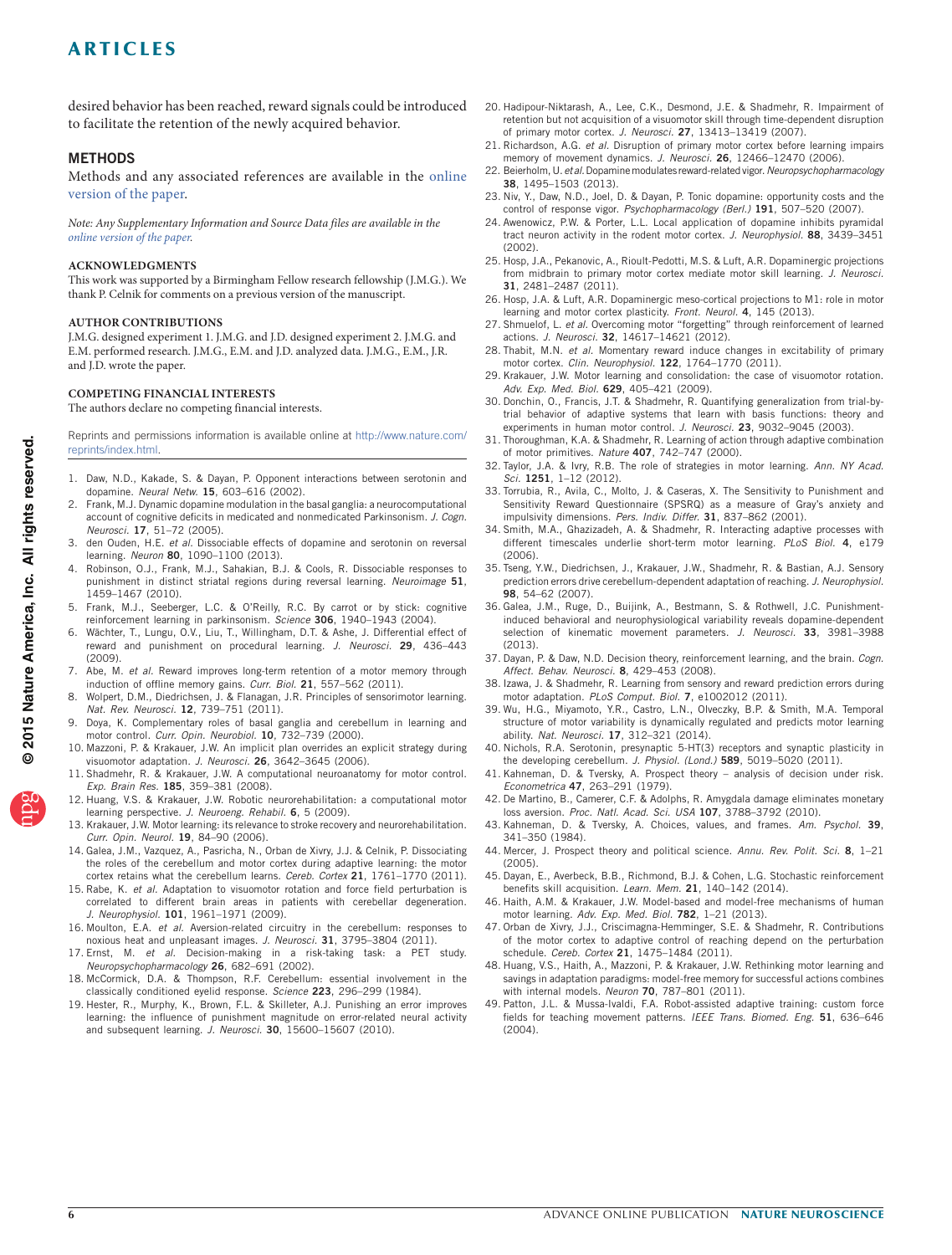#### ONLINE METHODS

**Participants.** All of the 100 young individuals  $(22 \pm 6)$  years, 58 females) were right-handed (self-reported) and gave informed consent to participate. None of the participants had a history of neurological or psychiatric diseases, or took chronic medication. The study was approved by the local research ethics committee of the Institute of Neurology, University College London and University of Birmingham.

**Experimental task.** In all experiments, participants controlled a cursor through either a robotic manipulandum or a motion tracking system with their right hand and made fast, 8-cm shooting movements toward visual targets (**[Fig. 1a](#page-1-0)**). Their main aim was to strike through the target as accurately as possible (**[Fig. 1b](#page-1-0)**). Following a baseline block, participants were exposed to a novel visuomotor transformation, in which the cursor movement was rotated around the starting position from the hand movement. This visuomotor transformation introduced a performance error. To compensate for this novel environment and return to accurate performance, participants were required to alter the trajectory of their reaching movements (hand direction). Experiment 1 was performed at the Institute of Neurology, UCL, and experiment 2 was performed at the School of Psychology, University of Birmingham. Despite this, a similar setup was used. Participants were seated with their forehead supported on a headrest. Their semipronated right hand either gripped a manipulandum (UCL) or was attached to a Polhemus motion tracking system (Birmingham) underneath a horizontally suspended mirror. The mirror prevented direct vision of the hand and arm, but showed a reflection of a computer monitor mounted above that appeared to be in the same plane as the hand. The visual display consisted of a 1-cm-diameter starting box, a green cursor (0.3 cm diameter) representing the position of the manipulandum, and a circular white target (0.5 cm diameter). During experiment 1, the target was located 8 cm vertically in front (on the screen) of the starting box. During experiment 2, a target was displayed in one of eight positions arrayed radially at 8 cm from the central starting box. At the start of each trial, the participant moved the cursor into the start box and a target then appeared. Participants were required to make a fast, shooting movement through the target, such that online corrections were effectively prevented. At the moment the cursor passed through the invisible boundary circle (an invisible circle centered on the starting position with an 8-cm radius), the cursor was hidden and the intersection point was marked with a yellow square to denote the endpoint error. In addition, the start box changed color based on movement speed. If the movement was completed within 100–400 ms, then it remained white. If the movement was slower than 400 ms, then the box turned red (too slow). The participants were instructed that the main goal of the task was to strike through the target as accurately as possible. After each trial, subjects moved back to the start. The cursor indicating their hand position only reappeared when they were within 2 cm. For experiment 2, the targets were presented pseudo-randomly so that every set of eight consecutive trials included one of each of the target positions. Visual feedback could differ between blocks. First, a rotation of the cursor relative to the hand around the starting location could be imposed. Second, online visual feedback and endpoint error feedback could be removed so that participants made reaching movements without vision; they simply saw a target but received no feedback as to their movement accuracy. Finally, a points system based on endpoint error could be visible:

*Reward.* 4 points: hit the target; 3 points: <10° error; 2 points: <20° error; 1 point: <30° error; 0 points: ≥30° error.

*Punishment.* 0 points: hit the target; -1 point: <10° error; -2 points: <20° error; −3 points: <30° error; −4 points: ≥30° error.

*Null*. Points were replaced by two uninformative horizontal lines.

*Random positive*. A random number between 0 and 4 was presented that had no monetary value and was not associated with performance.

Participants began each block with 0 points. These points accumulated across the block. However, the reward and random positive groups accumulated positive points, whereas the punishment group accumulated negative points. Participants could see the points they received on a trial-by-trial basis and the total points accumulated for the block. The reward group or block earned money based on the accumulated points (winning 1 pence per positive point), whereas the punishment group or block lost money based on the accumulated negative points (losing 1 pence per negative point). During null blocks for experiment 1, the points were replaced with horizontal lines. For experiment 2, the random positive group were

explicitly informed that the points had no monetary value and were not associated with performance. This feedback was used to control for the presence of numbers on the screen within the reward and punishment conditions (**[Fig. 1b](#page-1-0)**). Thus, differences between random positive and either reward or punishment feedback would suggest that the points had to be directly associated with performance or monetary incentive. Finally to ensure similar attention, participants were required to report the points total at the end of each block.

**Protocol: experiment 1.** For experiment 1 (**[Fig. 1c](#page-1-0)**), participants (within-subject design;  $n = 12$ ) were exposed to one block (1 block = 100 trials) of veridical visual feedback (baseline). In the next six blocks the visuomotor rotations alternated randomly (12° CW/12° CCW/0°) on a trial-by-trial basis<sup>50</sup>. For each block, the feedback was either reward (R), punishment (P) or null (N) (two blocks of each). Each participant was given £10 before the start of the study. They were instructed that they could lose money during punishment blocks, that they could gain money in reward blocks or that money did not change during null blocks. Because of the random nature of the perturbations, participants received approximately  $£10$ .

**Protocol: experiment 2.** For experiment 2 (**[Fig. 1e](#page-1-0)**), participants were allocated to the reward, punishment or null group (between-subjects design; *n* = 42). The following blocks were then performed:

*Baseline.* Two blocks (1 block = 96 trials), one with veridical visual feedback and the other without visual feedback. Null feedback.

*Adaptation.* Three blocks with 30° CCW visuomotor rotation. Depending on the group, the points system was reward, punishment or random positive. Motivational feedback was provided only during adaptation.

*No vision.* Three blocks without visual feedback. This restricted adaptation and therefore allowed errorless retention to be examined. The observed gradual drift back to baseline performance characterizes the degree of memory retention. Null feedback.

*Washout.* Three blocks with veridical visual feedback. Null feedback.

*Readaptation.* Two blocks with 30° CCW visuomotor transformation. Null feedback.

Each block was separated by a short rest period (<1 min) in which participants were instructed to maintain their arm underneath the mirror. Unlike in previous work[7](#page-5-5), improvements in readaptation could only be attributed to faster relearning, as we ensured complete washout. Initially, we estimated the statespace model independently for the baseline/adaptation, no-vision and washout (last block)/readaptation phase.

The reward group began with £0 and won approximately £5–7. The punishment group was given £12 before the start of the task and ended with approximately £5–7. The random positive group randomly received either £12 before the task or £6 after. This was irrespective of performance but designed to control for the initial payments and time points of payment between the reward (begin with £0, end with £6) and punishment groups (begin with £12, end with £6). Each group was explicitly instructed of both the points-error relationship and the maximum points and money they could win or lose ( $£11.52$ ) across the three blocks of adaptation.

*One-target.* In experiment 2, we used eight targets to make the use of strategic components of adaptation less likely<sup>10</sup>. However, we wanted to ensure that our results generalized to a single target paradigm as was used in experiment 1. Therefore, we decided to replicate experiment 2 using a single-target design making the study more comparable to existing literature on motor memory reten-tion<sup>[34](#page-5-32)</sup>. A reward and punishment group ( $n = 22$ ) were tested on a task that was identical to that in experiment 2 except that only a single target position was used. In order for the groups to end the experiment with approximately the same monetary reward, and to account for the faster adaptation, the reward and punishment group started the experiment with different values than in experiment 2. Reward began with £2 and earned approximately £4–6, whereas punishment began with £10 and lost approximately £2–4. The target was located 8 cm in front of the starting box, as in experiment 1. Although a similar protocol to experiment 2 was employed, the number of trials was slightly reduced: baseline with vision: 50 trials; baseline without vision: 50 trials; adaptation: 200 trials; no vision: 200 trials; washout: 100 trials; readaptation: 100 trials.

*Binary punishment.* It is possible that the graded feedback provided during punishment acted as an additional error signal, which enhanced the rate of motor-based learning. Although this cannot explain the difference between